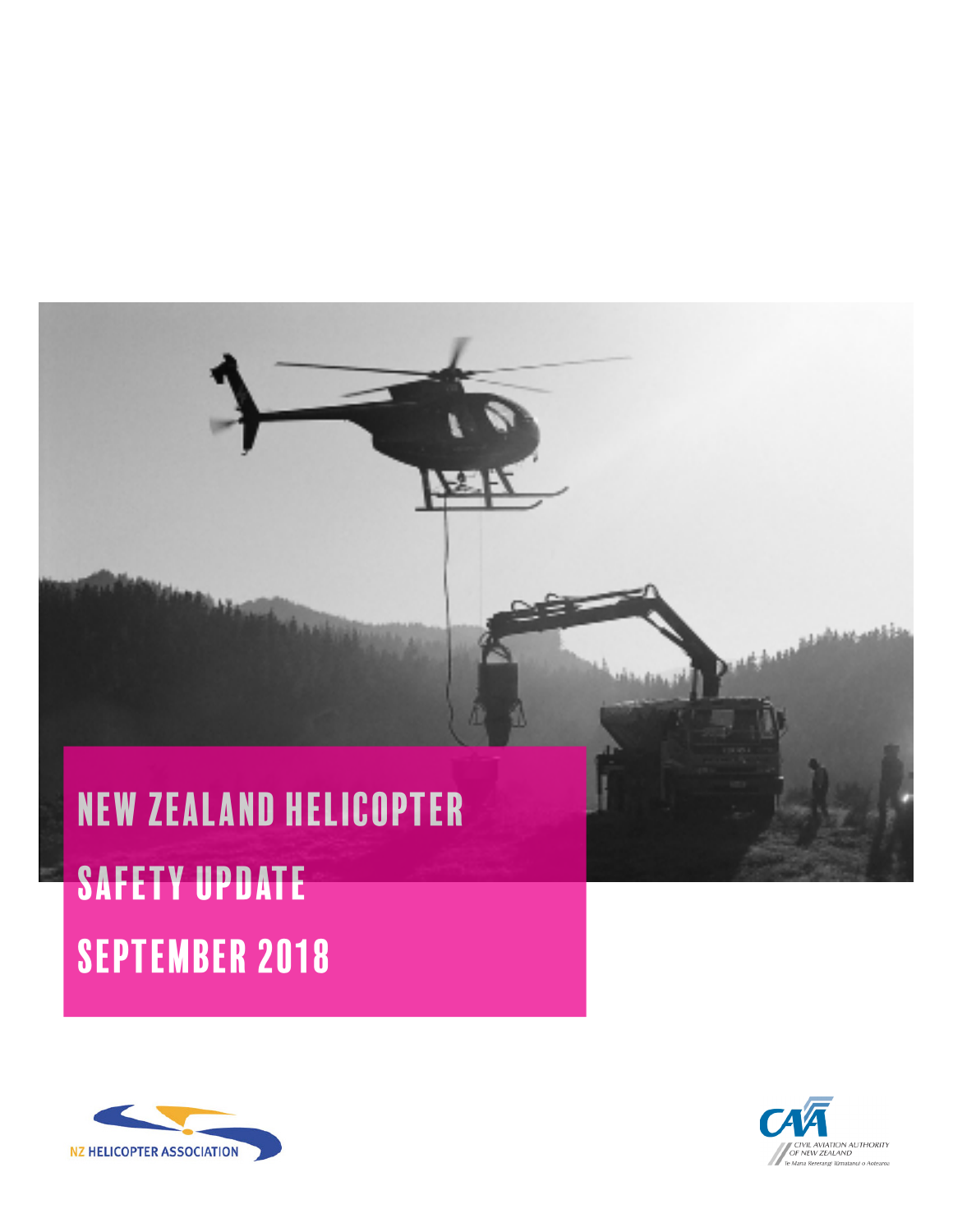# introduction

2018 Hours by Type January - June



# activity trends - helicopters

The total estimated hours for the first half of 2018 is 113,600, 4,100 fewer total hours than in the first half of 2017.



Most of the hours reported have been on transport and agricultural hours. Compared to 2017 there have been increased hours reported in agricultural and other commercial operations.



# accident rates - helicopters

The overall New Zealand helicopter accident rate continues to decline, and at the end of the first half of 2018 the 3-yearly rate sits at 7.05 accidents per 100,000 hours. The fatal rate has increased slightly, currently sitting at 1.01 per 100,000 hours.

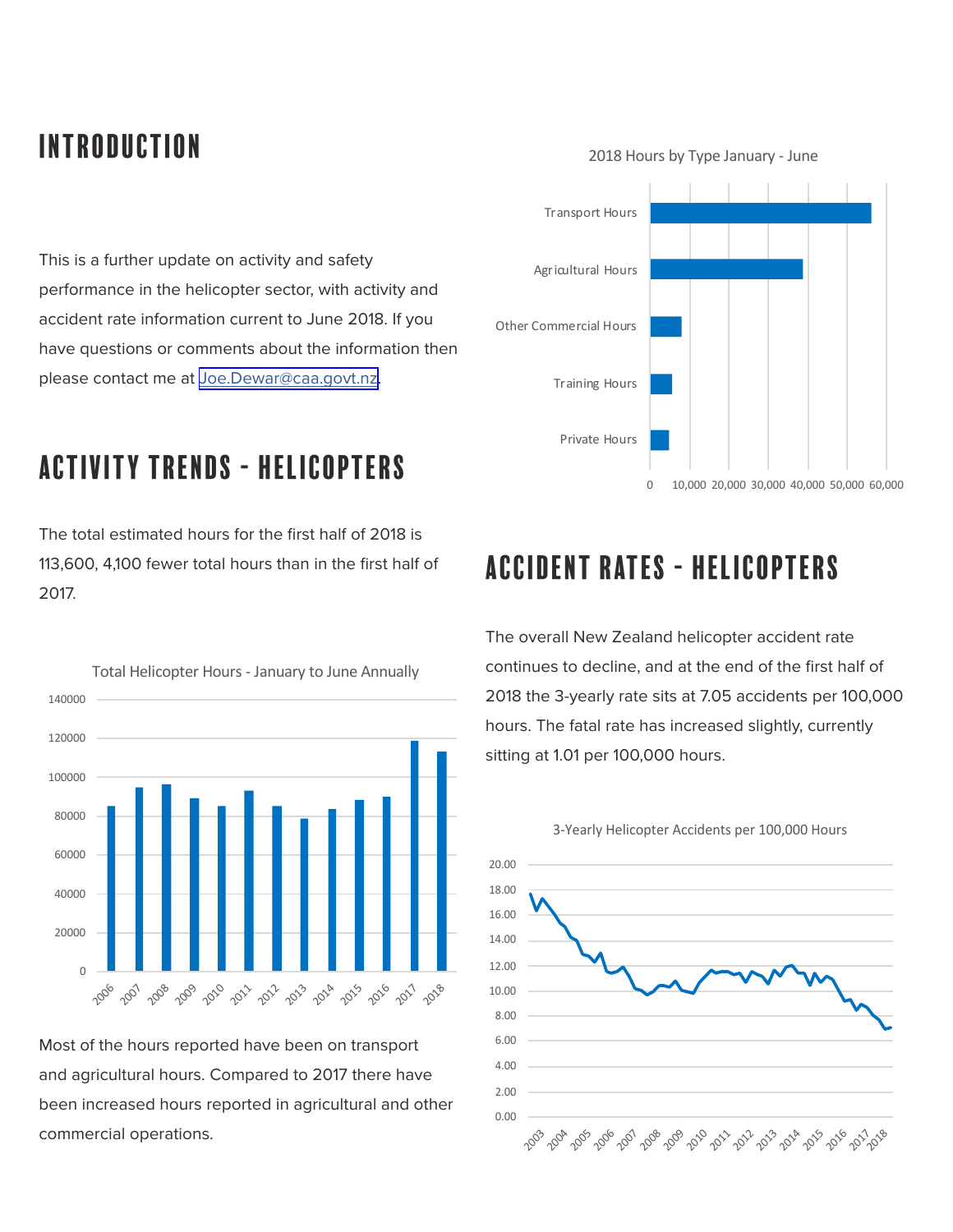

#### 3-Yearly Fatal Helicopter Accidents per 100,000 **Hours**

### accident rates - by sector

The transport and agricultural sectors have seen their accident rates continue to trend downwards. The three yearly transport rate sits at 2.43 per 100,000 hours and 4.38 for agriculture. The training rate sits at 25.37 per 100,000 hours and the other commercial rate sits at 21.57.

3-Yearly Helicopter Accidents per 100,000 Hours -







3-Yearly Helicopter Accidents per 100,000 Hours - Training



3-Yearly Helicopter Accidents per 100,000 Hours - Other Commercial

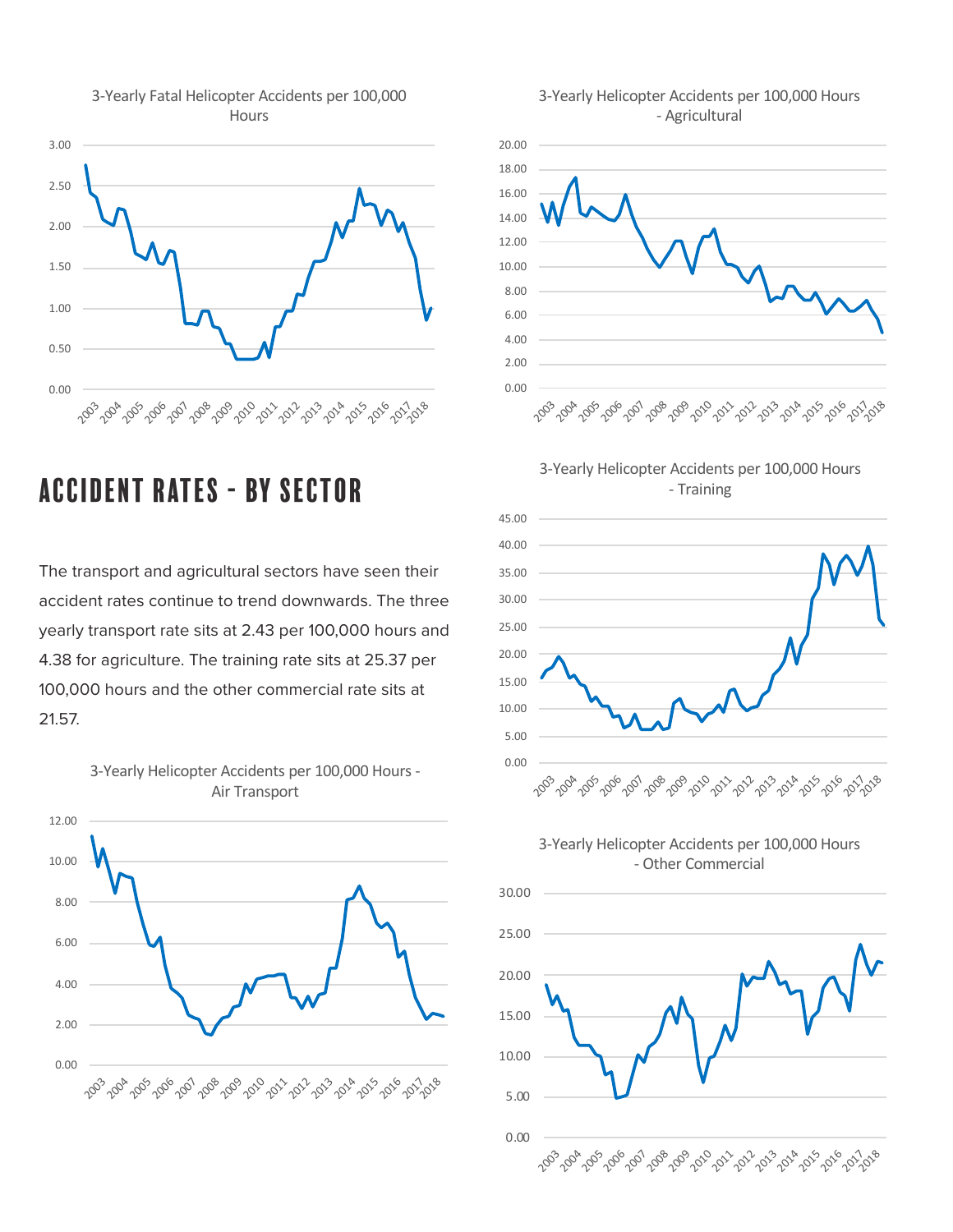### 2018 accident details

So far in 2018 there have been eight helicopter accidents, which is a reduction from the same period in 2017 when there were twelve accidents. Two of the 2018 accidents have been fatal.

Accident details are provided below:



January

**Canterbury** 



Loss of control - performance management

The helicopter's RPM decayed on final approach, approximately 150m from the landing point, at 100 ft. altitude. The pilot was unable to recover the situation, and auto rotated onto a slope from which the helicopter slid 5-6m down the slope, breaking the tail boom and one skid.

No defects were found. The pilot had very limited experience on the helicopter type and did not recognise the onset of low RRPM which required proactive contol inputs including rolling on throttle. Due to the height above ground and the descent rate, impact with the ground could not be avoided.

Pilots are remined to actively monitor the RRPM and to manage the required control inputs.



Collision/strike - tree

The pilot was engaged on an external load operation, sling loads of fencing equipment. While entering a hover and focusing on positioning the load, the main rotor blade made contact with a tree on the pilot's blindside. The pilot released the load and turned towards the track to land. The helicopter made contact with the edge of a bank, spun to the right, and descended backwards into the bush. The pilot was not injured.

The operator's investigation identified situational awareness as the main contributor to the accident. The key lessons identified were the importance of making sure that ground crew understand their responsibilities around providing guidance to pilots where terrain/ obstacle clearance has been identified as a hazard. In addition the operator noted the importance of ensuring that longlines are of sufficient length to give maximum practical clearance of obstacles.

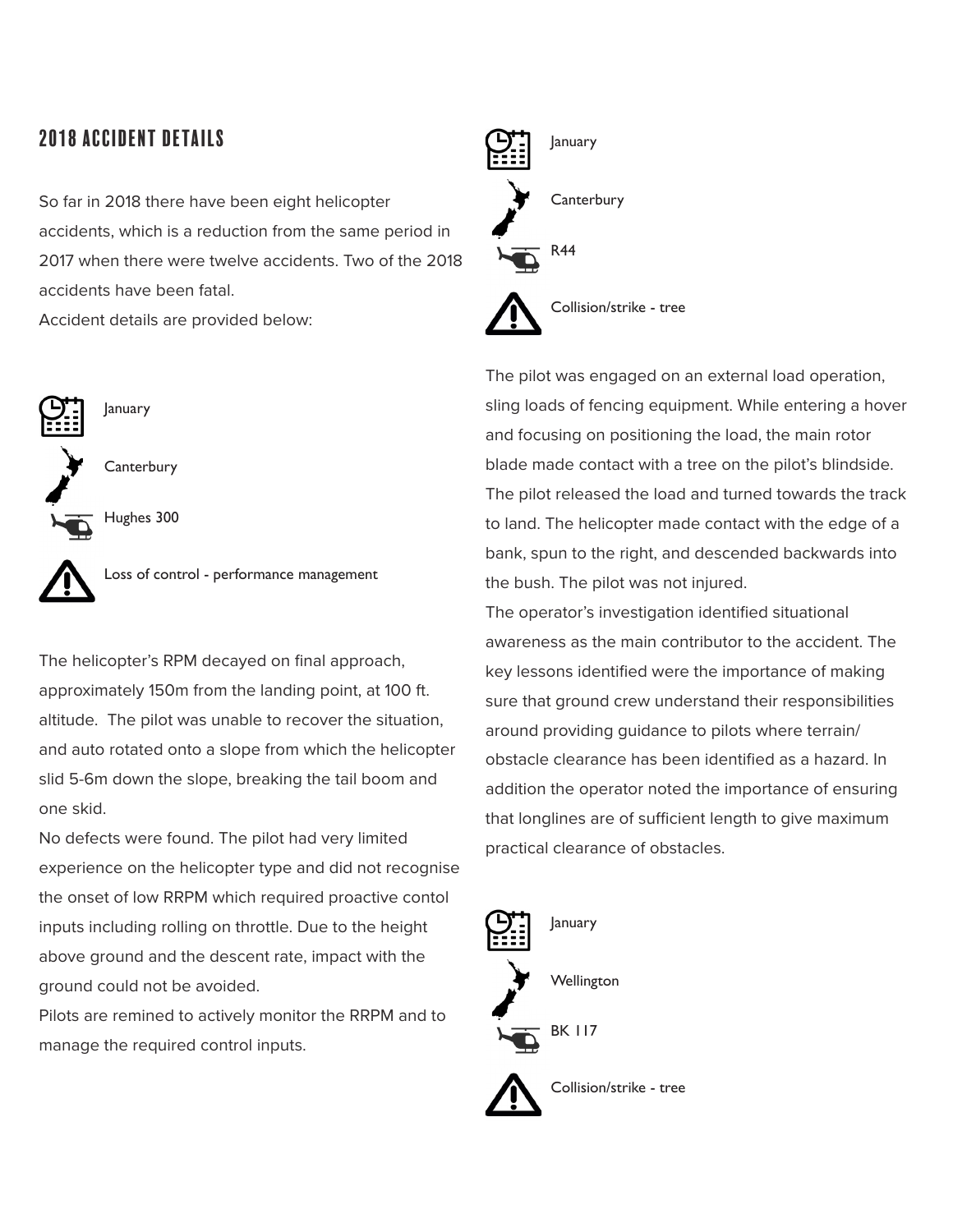At the conclusion of an external load operation it was determined after an inspection of the main rotor blades that they had made contact with trees. The internal investigation identified that the use of a previous risk assessment, without evaluating the site for hazards, prevented the identification of the hazards presented by the tree line. The use of the 50' long line reduced the safety margin and would not have been used if a 100' long line had been available on the site.



Abnormal landing

The operator reported that the helicopter landed heavily and rolled over following a practice autorotation. An investigation into the accident is underway.







Collision/strike - tree

On an operation spraying a forestry block, during a turn coming back to start another spray line the helicopter struck a tree with the main rotor blade. The strike damaged one of the blades significantly and put the aircraft out of balance. The pilot landed the helicopter on an old forestry skid site a 100m away. Cloud cover and

poor light were identified as key causal factors for the pilot not identifying the tree.



The helicopter crashed while on a survey operation, with one of the occupants dying in hospital after the accident. TAIC are investigating the accident.



During the takeoff and departure, the helicopter suffered a loss of power, with the pilot attempting to return and land on a ridge. Due to insufficient power the helicopter impacted a bank and rolled. The pilot was not injured.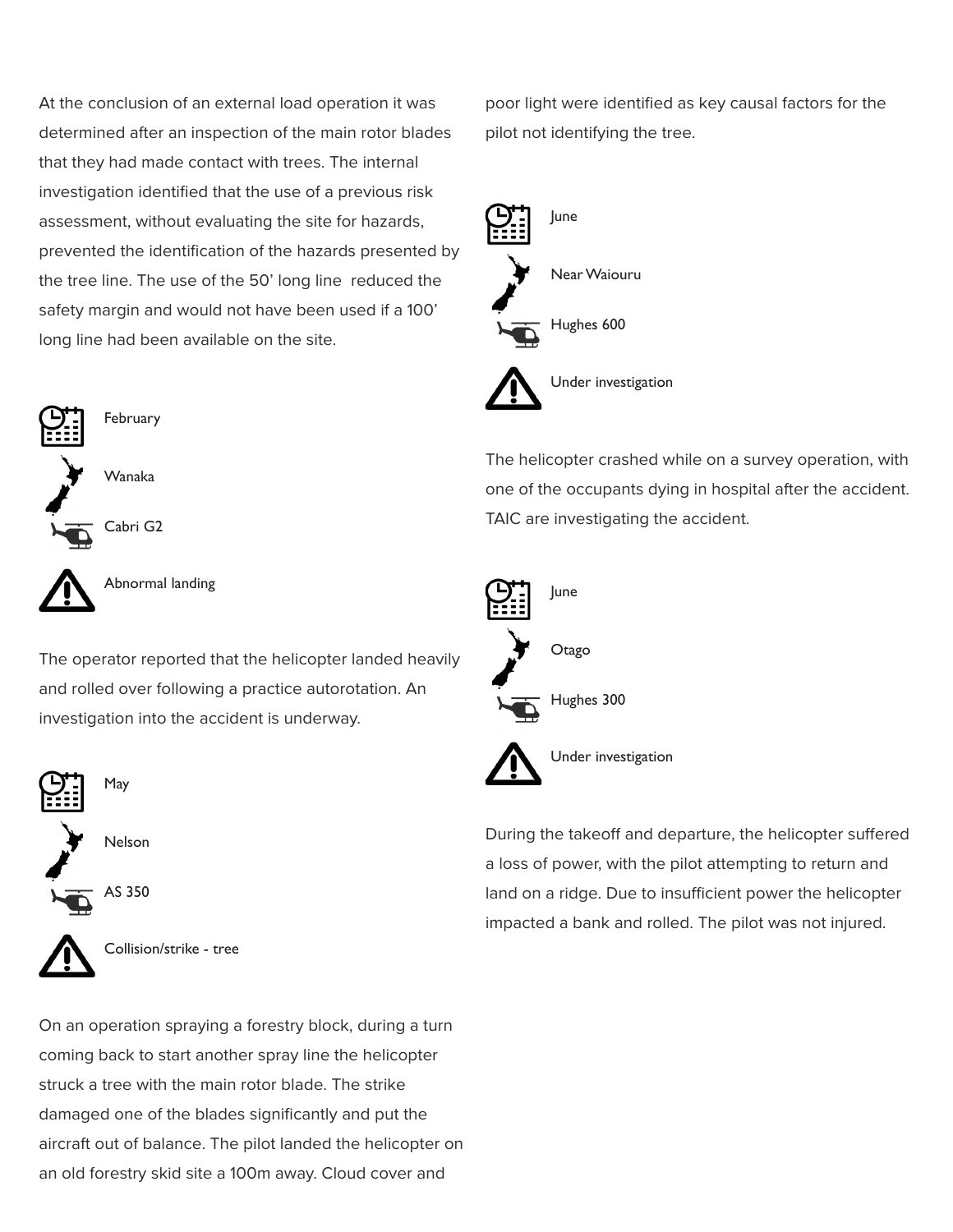

The aircraft went missing in the vicinity of Stevenson's Island, Lake Wanaka. A TAIC investigation into the accident in underway.

### A Sample of other occurrences in 2018

This is a selection of other incident and defect reports submitted in 2018 to date.



External load - inadvertent release

During fire fighting operations, as the aircraft approached the fire line for a water drop, the pilot repositioned his hand on the cyclic grip in preparation and inadvertently electrically released the cargo hook, and the fire bucket was dropped.



During external load operations, removing beehives, the right hand sliding door came off and was lost in flight. The pilot noticed the door light illuminated on the third run. After two more runs, with the light still illuminated, pilot looked over his shoulder and realised that the door was gone. Initial inspection of the door and with reference to CAN 05-008, it appears that at least 2 elements of the right hand sliding door installation (SB52-00-14) was not carried out when aircraft was modified in 2014.



Passenger/cargo related incident

While conducting bee hive placements the two front doors of the aircraft were removed. As planned, the pilot landed to pick up two beekeepers to relocate them to another site. While in the cruise between the two sites one of the beekeepers removed a mobile phone from a pocket to take a photograph. The phone dropped from the helicopter.

When the pilot landed and shut down marks were noticed on the tail rotor blades, consistent with a strike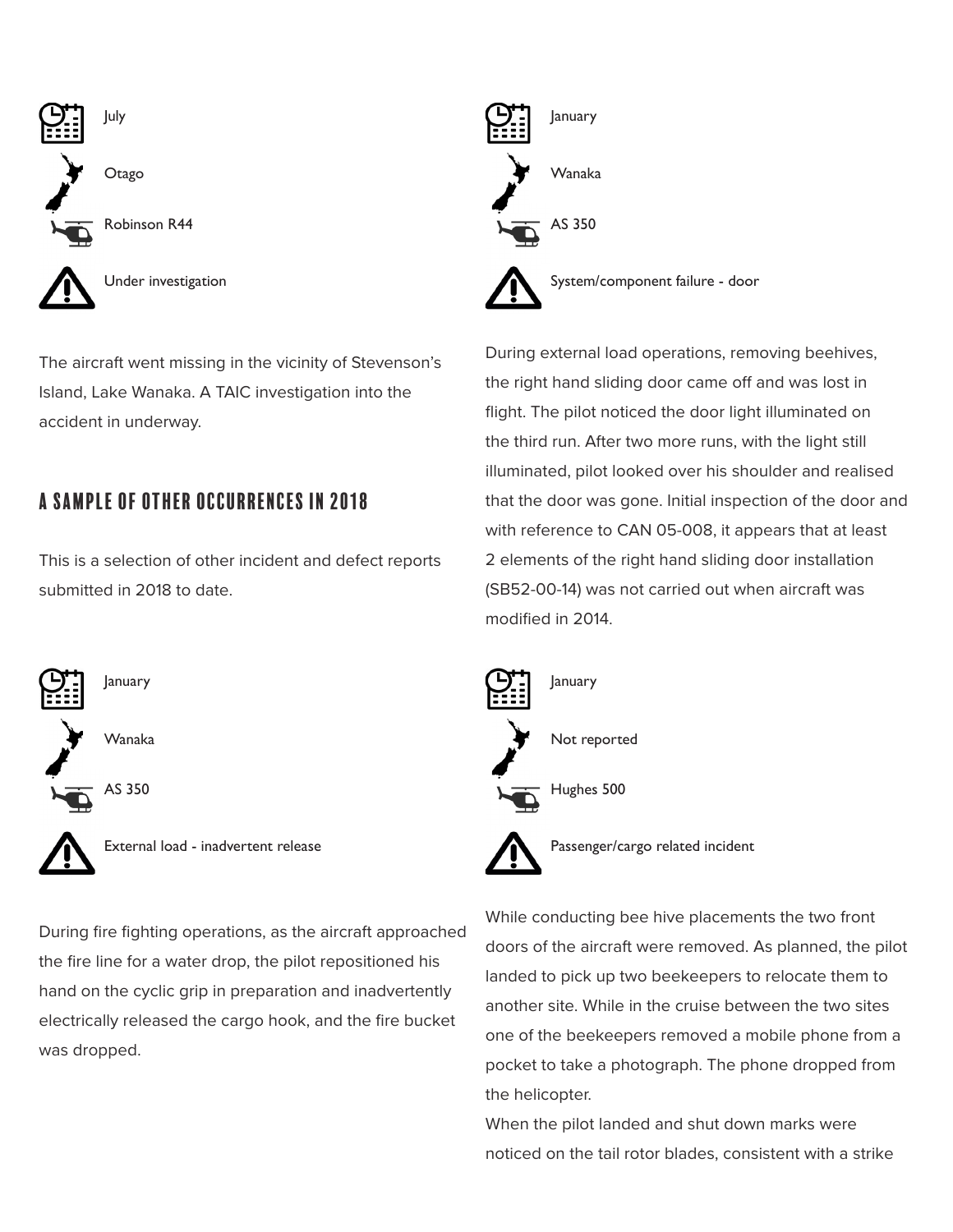from the mobile phone. A small mark on the leading edge of the vertical stabilizer was also visible. The helicopter was inspected and the tail rotor blades removed from service.

In future, the pilot will ensure that all persons on board the aircraft, while doors are removed or windows open, are reminded that all mobile phones are to be stowed or sufficiently secured before flight.



February

Central North Island

R44

Near collision/strike - wire

While conducting an agricultural spray job the pilot noticed that a section of the paddock had been missed during the previous spray runs. From a low approach the pilot sprayed the previously missed section, uphill through a small gully, to the top of the ridge. The pilot turned to see where the spray fell and when looking ahead again it was noticed that the pilot had drifted into the path of 220kV power lines.

The pilot flared the helicopter and made a sharp turn to the right to avoid hitting the power lines. There was damage to the right spray boom due to electricity arcing as the helicopter came into close proximity to the power lines. The pilot landed immediately and shut down. The operator determined that during the winter months more time could be dedicated to the pilot's remedial training. It was also recommended that the pilot attend a Wire Strike Avoidance course.



During take-off the left hand transmission cowl came open and contacted the Main Rotor Frequency adapter bolt tails and Blade pin tails, causing light composite damage to the cowl. The transmission cowl lower latches had not been fastened securely prior to flight.



Component/system failure or malfunction

Conducting a low level agricultural operation the helicopter experienced a cylinder failure. The cylinder was found to be cracked. The engine was removed and sent to maintenance provider for detailed inspection.



Collision/strike object - other

On shutdown the pilot noted a slight swishing noise from the main rotor blades. On inspection they noticed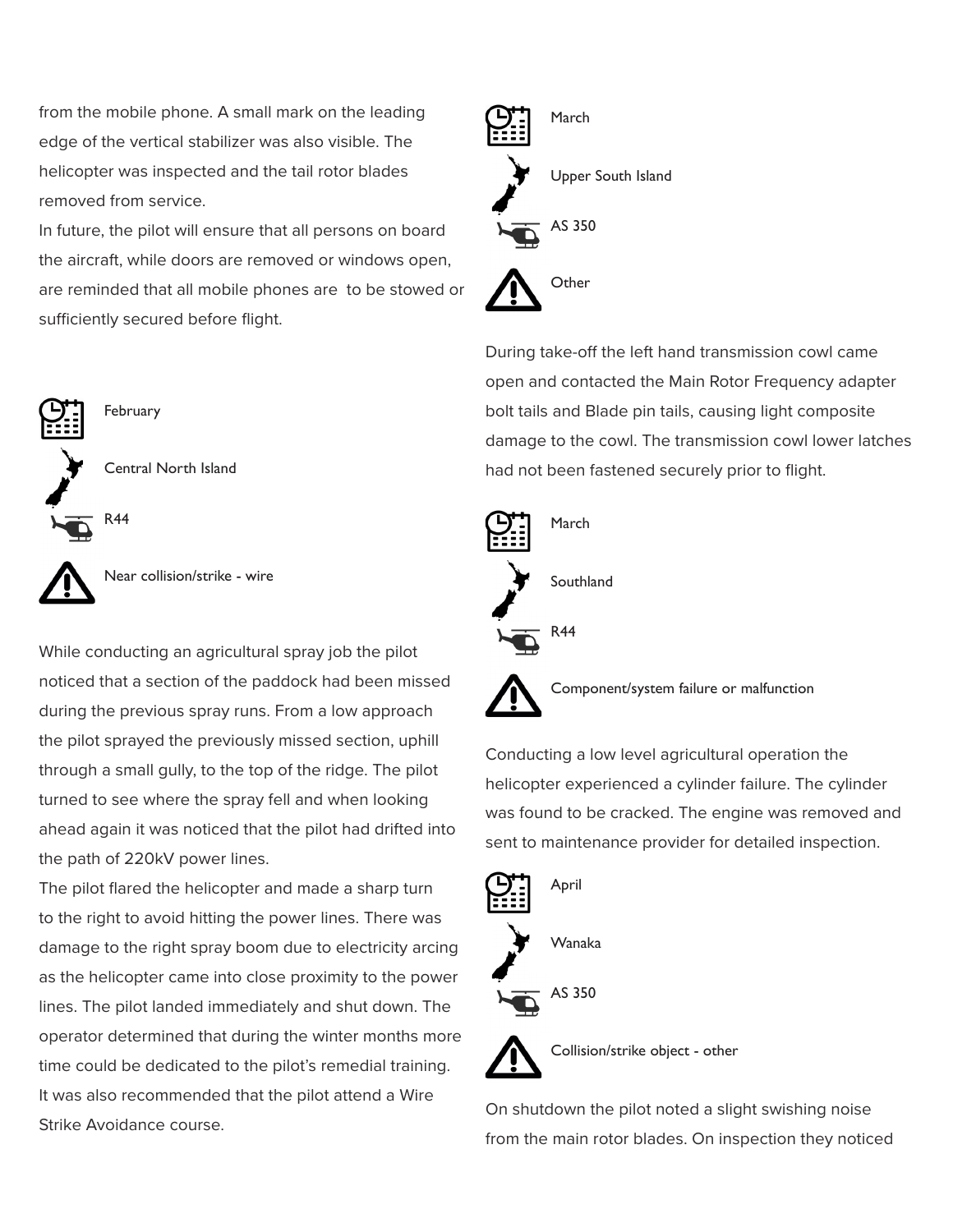that two tip weights on the main rotor blades had been damaged. They traced the incident back to a landing in a confined area, and believe the blades may have come in contact with a bush on the left corner of aircraft in the pilot's blind spot. No feedback was felt through the controls at the time.







Ground handling

After an aerial wand spraying operation, with the helicopter at ground idle, as crew removed the spray gear the loader driver inadvertently lifted the spray wand into the rotating main rotor blades. The helicopter was immediately shut down. One main rotor blade was found damaged and a replacement blade was fitted.



Component/system failure or malfunction

During the approach to land the helicopter lost some power and the engine started vibrating. The investigation revealed that number 4 cylinder exhaust valve had stuck and caused the push rod tube to bend. The cylinders had recently been top overhauled 100-200 hours prior.



The front seat passenger's digital camera fell out of of his lap, rolled along the floor, landing on the perspex center bubble and breaking it. The camera fell through the bubble and was not recovered. The operator undertook to generate an operational notice stating that all front seat passengers must have neck straps attached to their cameras and must be worn at all times.





On take off and climb out from Huka Falls Road the helicopter had a near miss with a drone that was being flown at a lookout of SH1. The drone was close enough that the pilot could identify it was a DJI Mavric and flying above 500ft AGL. By the time the pilot saw the drone he was climbing out past it and estimated that it passed 2-4 meters past the tip of the rotor blades.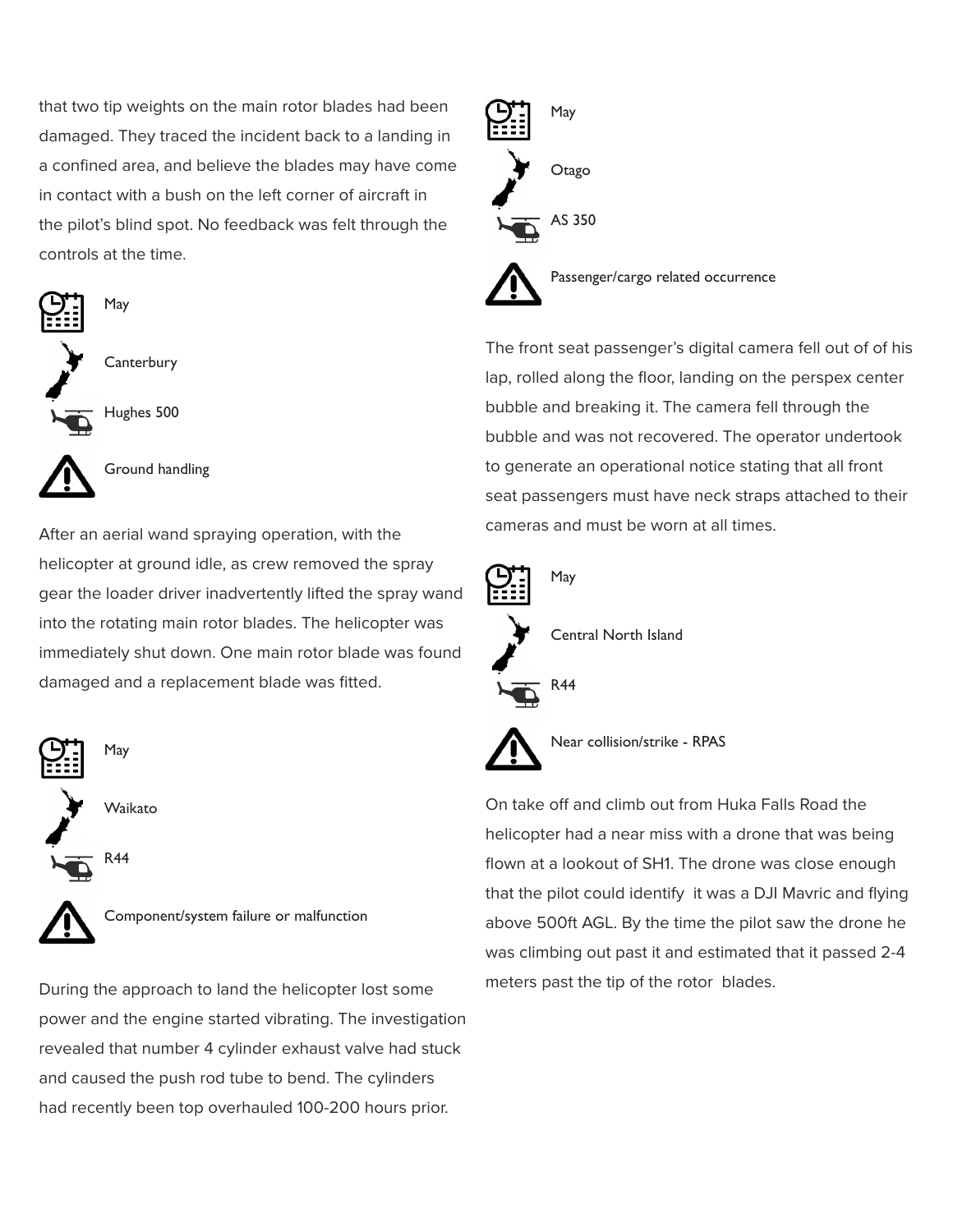

During an external load operation spreading fertiliser, the cargo hook attach-point bolts failed during a turn and the cargo hook assembly detached from the fuselage. The load released from the cargo hook and the cargo remained attached to the helicopter by the hydraulic release line. The engineering investigation determined that the cause for the failure was the loosening of the mounting bolts for the base plate due to movement of the load.



Component/system failure or malfunction

Whilst carrying out a daily preflight damage was found to the T/R thrust fan blades. On further inspection it was found that one of the cowling screws in front of the fan thruster was missing and another screw was partially undone. The fairing in front of the T/R thruster fan is constructed from fibreglass. When tightening screws when replacing the fairing after inspections it is easy to over tighten the screw and potentially crack or compromise the integrity of the fibreglass around the screw assembly area. Screws can migrate loose. Loctite compound now applied to screws.



During flight the pilot noted a low frequency vibration, with a vertical vibration followed by a high lateral vibration. The pilot landed at their base, upon inspection the pilot found the bearing of the lower link of the two (upper) rotating drive links had separated from the bearing housing. It was found that the bearing cage/ housing has failed where it was split in house. The drive link was replaced and the main rotor drive and all affected areas inspected for serviceability. Inspection carried out for any further cause for the bearing to fail. Upon inspection the lower diapason link bearing was found to have axial play. The link was replaced to avoid this bearing failing in the future.



Damage to the main rotor blades was noted post flight. The damage was caused by ejected shell cases during a venison recovery operation.The blades removed, and 3 out of 5 were found out of limits. The blades were sent for repair.